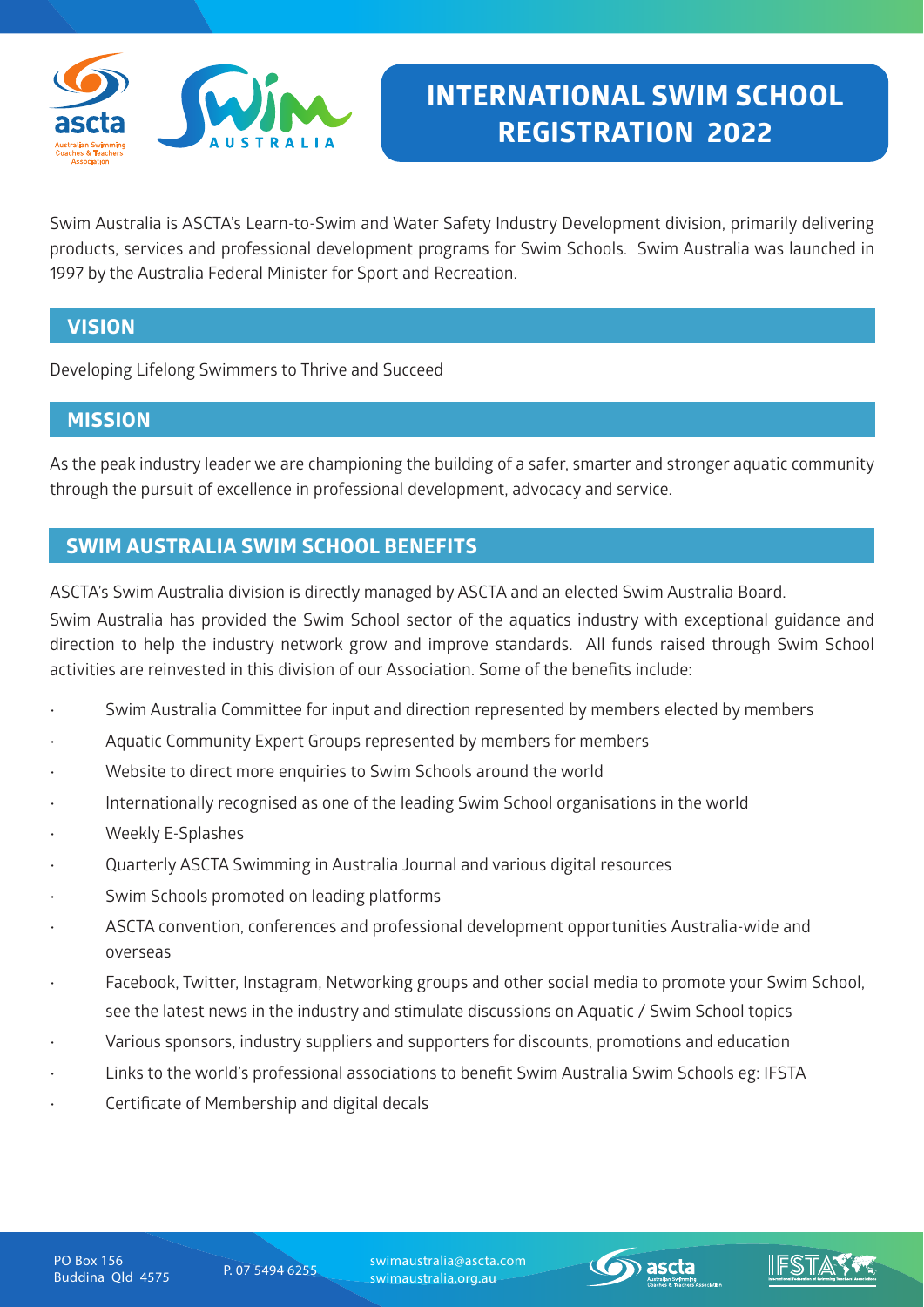

## **INTERNATIONAL SWIM SCHOOL REGISTRATION 2022**



#### **PLEASE PROVIDE AN ANSWER TO ALL QUESTIONS - PLEASE USE BLOCK LETTERS AND PRINT CLEARLY**

**1. SWIM SCHOOL NAME Please provide full trading name of the Swim School**

#### **2. PHYSICAL ADDRESS**

City/ Suburb State Country Postcode

#### **3. POOL NAME Please provide full name of the pool facility**

#### **4. POSTAL ADDRESS**

Street Address

City/ Suburb State Country Postcode

#### **5. PREFERRED CONTACT Please provide contact details for the Swim School**

| <b>Contact Name:</b> |
|----------------------|
| Email:               |
| Telephone:           |
| Mobile:              |

#### **6. WEBSITE Please provide Swim School's website**

#### **7. LEVELS OF RECOGNITION Swim Australia provides three levels of recognition for Swim Schools in our network**



All International Swim Schools in the Swim Australia network will be recognised as an Associate Member with Swim Australia, having agreed to the terms and conditions contained herein. Such registration allows access to the current wide range of high quality products and services from Swim Australia including digital logo, certificates and other materials listed.

PO Box 156<br>Buddina Qld 4575

Buddina Qld 4575 P. 07 5494 6255 swimaustralia@ascta.com swimaustralia.org.au

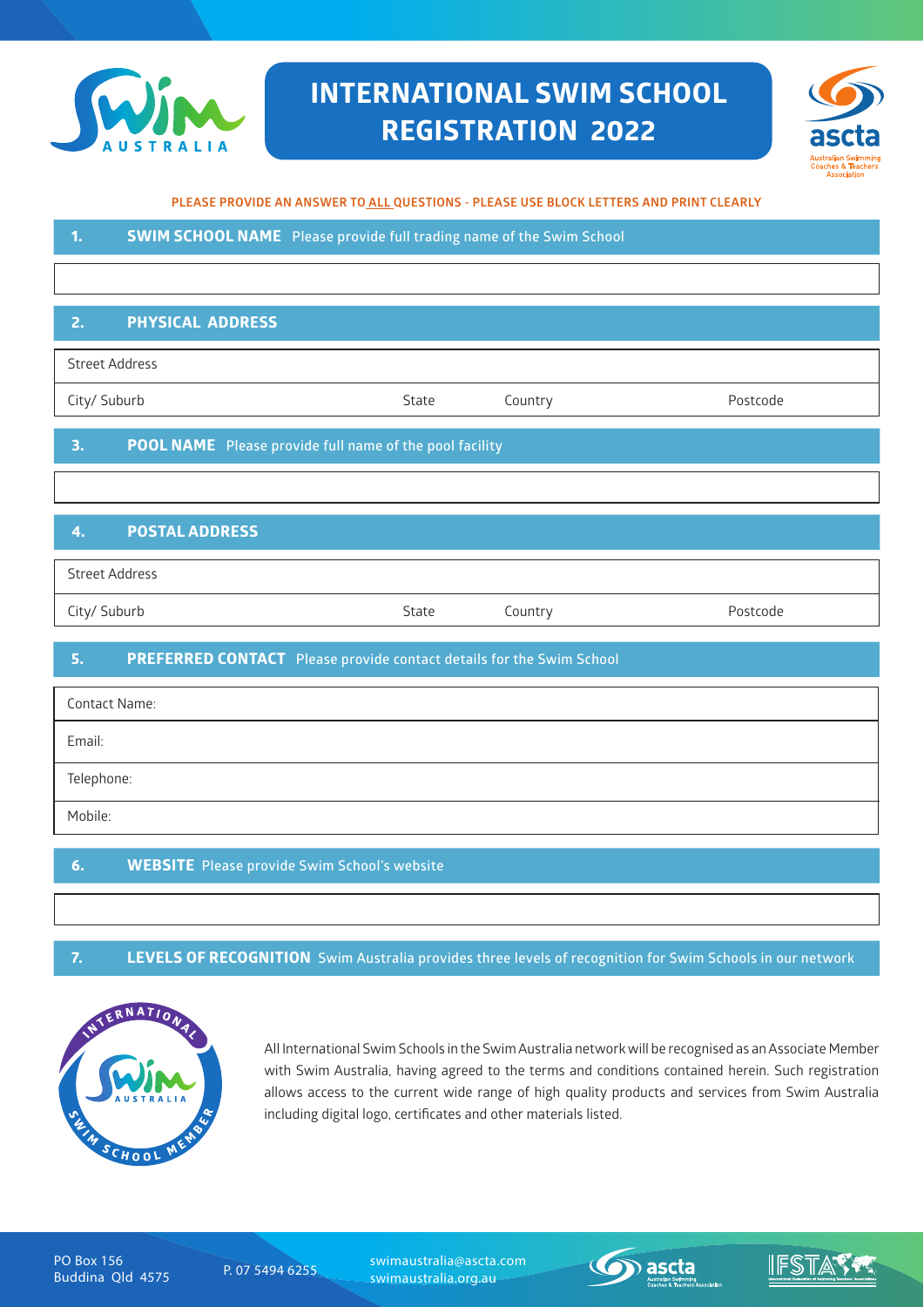

# **SWIM SCHOOL SURVEY**



*Thank you for taking the time to answer the following questions.*

*This enables us to assist you further and will help Swim Australia and ASCTA advocate on your behalf. Note that the information provided will be used for statistical purposes only and only non-identifying information retained.*

 *If you own or manage more than one Swim School, please copy this page and complete one for each Swim School.*

|  | PLEASE PROVIDE AN ESTIMATE OF THE NUMBER OF SCHOOL - GROUP INDIVIDUALS TAUGHT PER WEEK |
|--|----------------------------------------------------------------------------------------|
|  |                                                                                        |

**PLEASE PROVIDE AN ESTIMATE OF THE AVERAGE NUMBER OF STAFF EMPLOYED THROUGHOUT THE YEAR**

#### **PLEASE PROVIDE THE MAXIMUM NUMBER OF STAFF EMPLOYED AT ANY ONE TIME**

If more than one venue is used, indicate the number of staff at this venue

*The following may be used to refer clients to your centre/s.*

|                                                                                      | <b>IS YOUR POOL HEATED?</b>                                                                                                                                                         |                                                   |            | <b>WOULD YOU LIKE A REPORT OF THE SURVEY?</b>       |                                                                                                                                                                                                                                                                                                                                                                |
|--------------------------------------------------------------------------------------|-------------------------------------------------------------------------------------------------------------------------------------------------------------------------------------|---------------------------------------------------|------------|-----------------------------------------------------|----------------------------------------------------------------------------------------------------------------------------------------------------------------------------------------------------------------------------------------------------------------------------------------------------------------------------------------------------------------|
| <b>YES</b>                                                                           | N <sub>O</sub>                                                                                                                                                                      |                                                   | <b>YES</b> | N <sub>O</sub>                                      |                                                                                                                                                                                                                                                                                                                                                                |
|                                                                                      | DOES YOUR SWIM SCHOOL OPERATE YEAR ROUND?                                                                                                                                           |                                                   |            |                                                     |                                                                                                                                                                                                                                                                                                                                                                |
| <b>YES</b>                                                                           | N <sub>O</sub>                                                                                                                                                                      |                                                   |            |                                                     |                                                                                                                                                                                                                                                                                                                                                                |
|                                                                                      | <b>IS YOUR TEACHING POOL INDOORS?</b>                                                                                                                                               |                                                   |            | <b>IS YOUR TEACHING POOL ?</b>                      |                                                                                                                                                                                                                                                                                                                                                                |
| <b>YES</b>                                                                           | N <sub>O</sub>                                                                                                                                                                      | <b>FRANCHISED</b>                                 | OWNED      | LEASED                                              | MANAGED                                                                                                                                                                                                                                                                                                                                                        |
| <b>INDICATE WHICH LESSONS BY ACCREDITED TEACHERS ARE TAUGHT AT YOUR SWIM SCHOOL:</b> |                                                                                                                                                                                     |                                                   |            |                                                     |                                                                                                                                                                                                                                                                                                                                                                |
|                                                                                      | Teaching Swimming and Water Safety<br>п<br><b>Teaching Babies and Toddlers</b><br>П.<br>Teaching Learners with Disability<br>0<br><b>Teaching Adolescents and Adults</b><br>П.<br>0 | Teaching Competitive Swimming (Mini/Junior Squad) |            | п.<br>0<br>Other<br>П.<br>Other<br>п.<br>Other<br>п | Other _________________________<br>Other _______________________<br><u> 1999 - Jan Alexandria (h. 1989).</u><br><b>Contract Contract Contract Contract Contract Contract Contract Contract Contract Contract Contract Contract Co</b><br><b>Contract Contract Contract Contract Contract Contract Contract Contract Contract Contract Contract Contract Co</b> |

By submitting the Swim Australia Swim School Registration, you declare that to the best of your knowledge, the information provided in this application is true and correct. You declare that your Swim School will –

- Abide by ASCTA and Swimming Australia policies, available at www.ascta.com
- Display the Swim Australia International Swim School logo in a visible place
- Have an appropriate number of persons qualified in resuscitation in attendance during operating hours
- Ensure the staff meet the highest ethical levels, relevant background, government children checks and hold sufficient professional indemnity and public liability insurance
- Hold relevant approvals by government authorities to operate
- Use accredited swimming and water safety Teachers and Coaches with relevant skills for the ability they are instructing

PO Box 156<br>Buddina *Qld* 4575

Buddina Qld 4575 P. 07 5494 6255 swimaustralia@ascta.com swimaustralia.org.au